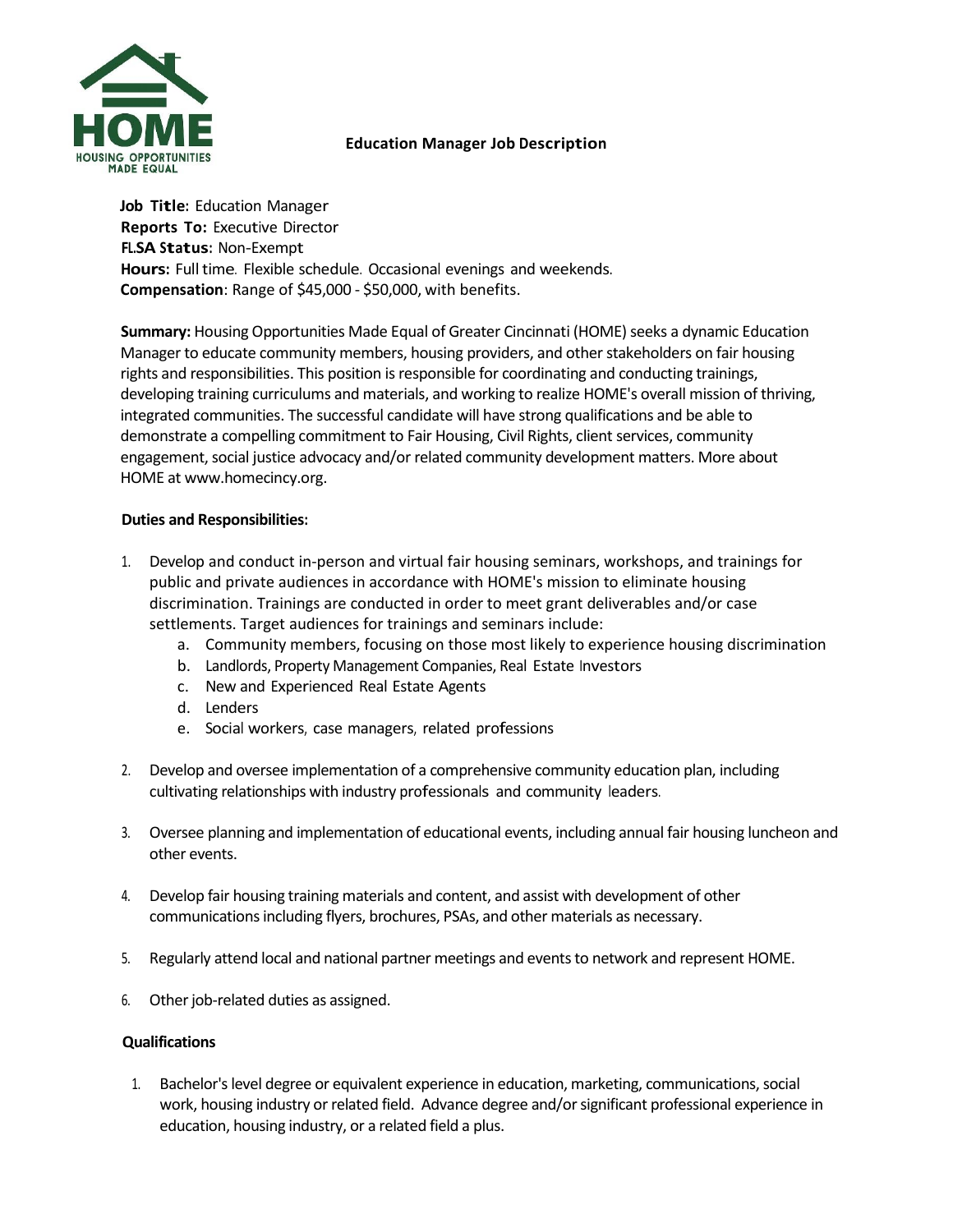- 2. Dynamic and effective public speaking skills for small and large groups.
- 3. Previous education experience, especially in adult education.
- 4. Strong interpersonal, verbal communication, and writing skills.
- 5. Ability to effectively communicate with wide range of stakeholders, including community residents, public and private housing industry professionals, as well as housing consumers from a variety of backgrounds.
- 6. Strong project management skills including time management, curriculum development, and grant reporting.
- 7. Must have a strong understanding of local housing issues in frontline & marginalized communities.
- 8. Strong commitment to Fair Housing, civil rights, diversity, inclusion and equity standards.
- 9. Proficiency in MS Office including Word, MS Mail/Exchange, Excel, PowerPoint, and the Internet.
- 10. Must be able to regularly travel to train at locations around the Greater Cincinnati area (Hamilton, Butler, Clermont Counties).
- 11. Must possess and maintain a valid driver's license and car insurance.
- 12. Must be available evenings and weekends as required for trainings and events.

### **Additional Required Skills**

**Language Skills.** Ability to read, analyze and interpret common financial reports, legal documents or technical journals. Ability to write reports, business correspondence, and procedure manuals. Ability to effectively present information to top management, public groups, and/or boards of directors.

**Mathematical Skills**. Ability to calculate figures and amounts such as discounts, interest, commissions, proportions, percentages, area, circumference, and volume. Ability to apply concepts of basic algebra and geometry.

**Reasoning Ability**. Ability to solve practical problems and deal with a variety of concrete variables in situations where only limited standardization exists. Ability to interpret a variety of instructions in mathematical or diagram form and deal with several abstract and concrete variables.

**Computer Skills**. To perform this job successfully, an individual should have basic office computer skills.

### **Other Skills and Abilities**

**Physical Demands.** The physical demands described here are representative of those that must be met by an employee to successfully perform the essential functions of thisjob. Reasonable accommodations may be made to enable individuals with disabilities to perform the essential functions. While performing the duties ofthisjob, the employee is regularly required to sit; and talk or hear. The employee is occasionally required to use hands to finger, handle, or feel; reach with hands and arms. Specific vision abilities required by this job include close vision.

**Work Environment.** The work environment characteristics described here are representative of those an employee encounters while performing the essential functions ofthis job. Reasonable accommodations may be made to enable individuals with disabilities to perform the essential functions. The noise level in the work environment is usually moderate.

**Equal Opportunity Employer:** All qualified applicants will receive consideration for employment without regard to race, color, religion, sex, sexual orientation, gender identity/expression, national